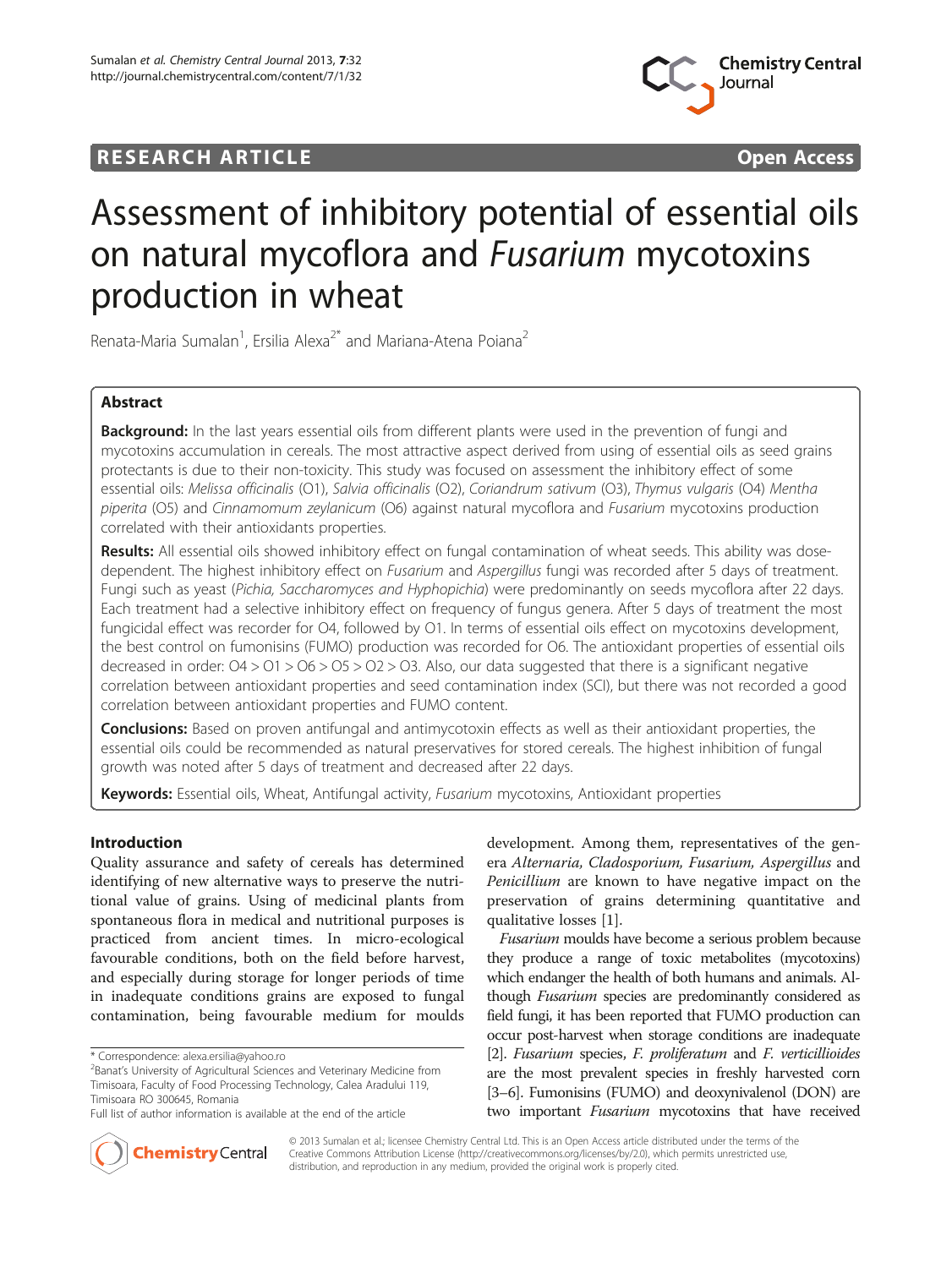considerable attention related to food safety. A selected number of F. proliferatum isolates showed FUMO production capability on autoclaved rice seeds [\[7](#page-10-0)]. Recent researches have indicated the presence of three forms of FUMO produced by *Fusarium* species during the postharvest wheat [[8](#page-10-0)].

The prevention is the best method for controlling fungi and mycotoxins contamination. Post harvest treatment with antifungal agents has been examined to ensure that control can be achieved [[3\]](#page-9-0). Previously studies tested the effect of food grade antioxidants such as propyl paraben (PP), butylated hydroxyanisole (BHA) and butylated hydroxytoluen (BHT) to control Fusarium species and mycotoxins production [\[4,5](#page-9-0)].

Nowadays is emphasized the need to prevent fungal spoilage and mycotoxins accumulation by using of natural substances with fungicidal effects. In other recent study conducted by us it was assessed the potential of natural antioxidants derived from grape seed and pomace as by-products resulted in wine industry [\[9](#page-10-0)].

In the last years essential oils from different plants were used in the prevention of fungi and mycotoxins accumulation in cereals [\[10](#page-10-0)–[12](#page-10-0)]. Essential oils, also known as volatile oils, are complex mixtures of volatile constituents biosynthesized by plants, which mainly include terpenes, terpenoids, aromatic and aliphatic constituents, all characterized by low molecular weight [[13\]](#page-10-0). They are a valuable natural source of antioxidants and biologically active compounds. Due their bioactivity in the vapors phase, essential oils could be used as a fumigant for stored cereals protection [[14\]](#page-10-0). The most attractive aspect derived from using of essential oils and/or their constituents as crop protectants is due to their non-toxicity [[15\]](#page-10-0).

The inhibitory effect of medicinal plants on growth rate of Fusarium species has been highlighted [[14,16](#page-10-0)–[19](#page-10-0)]. The results reported by Bluma et al. [\[20](#page-10-0)] have found that antifungal activity was strongly associated with monoterpenic phenols, especially thymol, carvacrol and eugenol, in the oils.

Many previous studies have been carried using essential oils in microbiological media, but only few studies were done in vivo to assess the antifungal effect of essential oils on opportunistic fungi of cereal seeds [\[21\]](#page-10-0). From these reasons, we have proposed to evaluate the antifungal and fungicidal effect of essential oils in vivo. In this regard, our study is focused on the assessment of inhibitory potential of essential oils extracted from aromatic and spice plants (Mentha piperita, Melissa officinalis, Salvia officinalis, Coriandrum sativum, Thymus vulgaris and Cinnamomum zeylanicum) against natural mycoflora of wheat seeds and Fusarium mycotoxins production in close correlation with their antioxidant properties. Natural essential oils are expected to be more advantageous than the synthetic agents due to their biodegradability and low toxicity. Considering the previous research suggestions on the fact that the levels of essential oils necessary to inhibit microbial growth are higher in foods than in culture media due the interactions between phenolic compounds and the food matrix, in our study we used the essential oils in the range of 500 and 2000 ppm [\[22\]](#page-10-0).

# Experimental research

#### Wheat samples and the essential oils

In this study naturally contaminated wheat grain (cv. Lovrin 34) harvested in 2010 in western part of Romania was used. The main physico-chemical characteristics of wheat grain were: humidity (12.8%), protein (12.5%) and gluten index (22%). The wheat grain samples, natural contaminated with 0.689 ppm FUMO and 0.420 ppm DON were weighed (2000 g) and chemically sterilized so that opportunistic mycoflora to be inactivated. The sterilization has done into sterile flask with hypochlorite solution 1:10 (v/v) followed by washing with distilled water twice. Flasks were shaken and equilibrated for 48 h at 4°C.

Six essential oils were tested for their inhibitory potential on natural mycoflora and *Fusarium* mycotoxins production in wheat. These essential oils from lemon balm (Melissa officinalis L.), garden sage (Salvia officinalis L.), coriander (Coriandrum sativum L.), thyme (Thymus vulgaris L.), peppermint (Mentha piperita L.) and cinnamon (Cinnamomum zeylanicum L.) were obtained from SOLARIS PLANT SRL, Romania.

# Chemical reagent and microbiological medium

Commercial ELISA kits for mycotoxins identification were purchased from R-Biopharm: DON R5901, FUMO R5602. The ELISA method validation was carried on reference certificated materials produced by R - Biofarm.

For analysis of natural seeds mycobiota were used potato dextrose agar medium (PDA) - potatoes infusion 20%, dextrose 2% and agar 1.5%, with pH adjusted at  $5.6 \pm 0.2$ and dichloran chloramphenicol peptone agar medium (DCPA) for identification of Fusarium species: peptone 1.5%,  $KH_2PO_4$  0.1%,  $MgSO_4$  0.05%, chloramphenicol 0.01%, dichloran 0.2% in ethanol (w/v), agar 1.5%.

# Experimental samples

The wheat samples (100 g) were spiked separately with the six essential oils at three levels (500, 1000 and 2000 ppm). The treatment was performed in sterile Petri dishes ( $\varnothing$ =120 mm). The wheat seeds were disposed in a single layer covering the whole surface. All essential oils were diluted previously in ethanol 96% (v/v) so that 1 ml of alcoholic solution ensured a level of 500, 100 and 2000 ppm related to the wheat seeds weight. Also, the control samples were treated with 1 ml ethanol. Distilled water was added to obtain the required  $a_w$  (0.900). The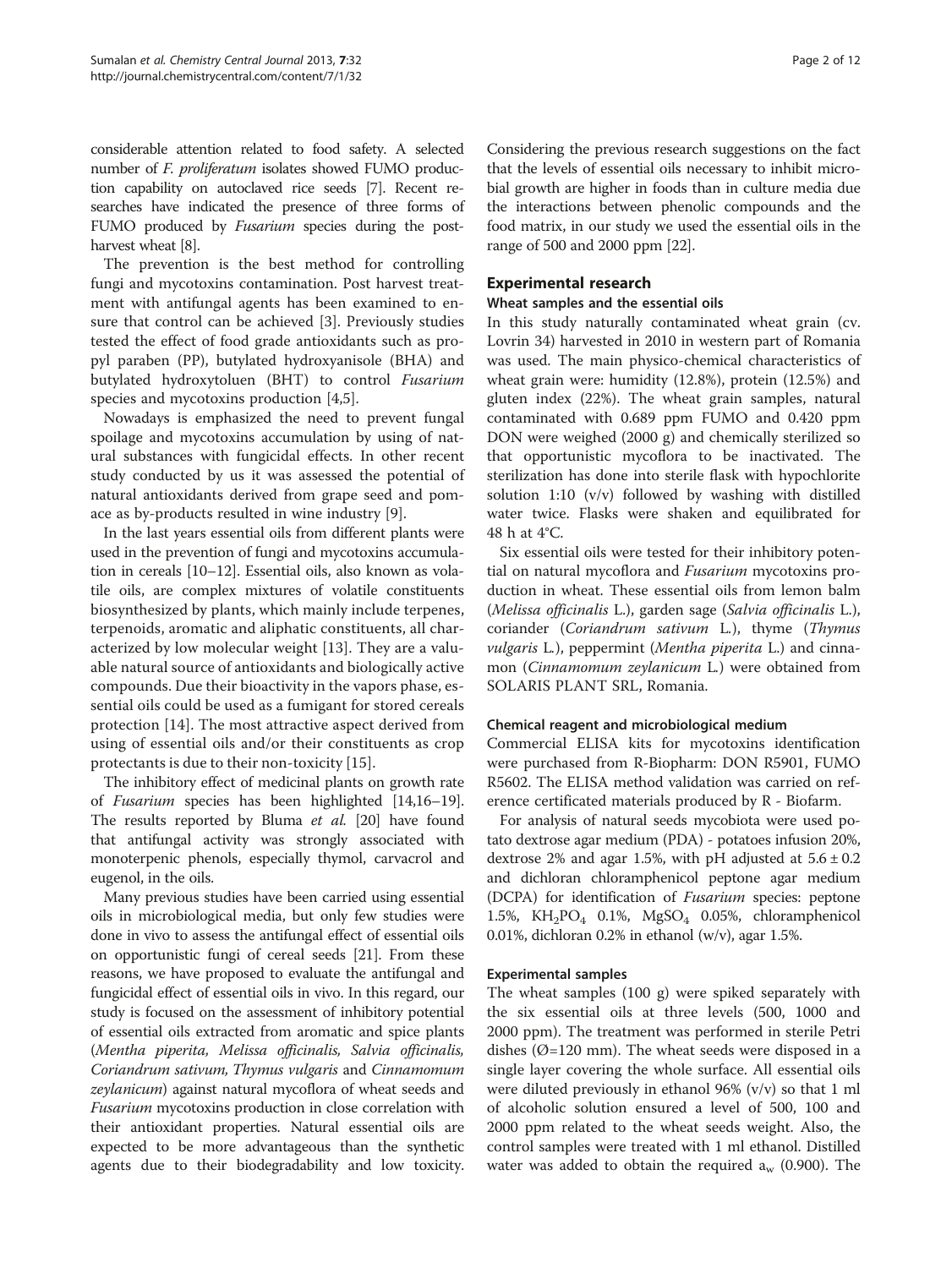amount of water was calculated based on moisture adsorption curve of the grains. In order to ethanol evaporation, the dishes were placed at 25°C for 2 hours and periodically mixed. Samples were incubated at 25°C for 22 days and  $a_w$  of wheat seeds samples were kept at 0.900 by weighing and spraying with sterile water. After 5 and 22 days the samples from each experiment were taken in order to fungi and mycotoxins assessment.

# The evaluation and identification of seeds mycobiota

The assessment of fungus was performed by direct plating method [[23\]](#page-10-0). Ten subsamples of wheat seeds from each treatment were placed on PDA in Petri dishes  $(\emptyset = 120$  mm). The analysis of investigated parameters was performed initial as well as after 5 and 22 days of treatments with essential oils. The Petri dishes were incubated at  $25 \pm 2$ °C, in darkness and observations relating to fungal colonies growth on wheat seeds were visualized using stereo-binocular microscope. The number of contaminated seeds was used in order to estimate the seeds contamination index (SCI) according to Doolotkeldieva et al. using the formula (1) [\[24\]](#page-10-0):

$$
SCI(\%) = \frac{number\ of\ contaminated\ seeds}{total\ number\ seeds} \times 100 \qquad (1)
$$

The identification of fungus genera has been performed according to Hocking et al. [[25](#page-10-0)] and for Fu-sarium sp. in agreement with Leslie et al. [\[26\]](#page-10-0).

In order to identify the species by presence or absence of microconidia, chlamidoconidia or chlamydospores, size and shape of macroconidia, the *Fusarium* genera were isolated and grown on DCPA medium. The frequency of occurrence of the fungal genera was calculated by formula (2) [\[24](#page-10-0)]:

$$
Fr(\%) = \frac{number\ of\ samples\ with\ a\ fungal\ genus\ total\ number\ of\ samples}{\times\ 100} \tag{2}
$$

# Mycotoxins analysis

The method used in this study was enzyme-linked immunosorbent assay (ELISA). Sample preparation and analyzes were conducted according to the instructions outlined in the R-Biopharm kits ELISA. The ground samples (5 g) were extracted with 25 ml of methanol: water 70:30 (v/v) for FUMO analysis or using 100 ml distilled water for DON analysis and shaken in a warring blender at high speed for 20 min. The extract was filtered through a Whatman (Maidstone, UK) filter paper (No. 1). A 1-ml filtrate was diluted at 1:13 for FUMO. For DON the filtered extract was used directly for mycotoxins analysis. Standard solutions and prepared samples (50 μl) were mixed with 50 μl of enzyme conjugate in individual dilution wells. Antibody solution (50 μl) was added and mixed gently by shaking the plate manually and incubate for 10 min. at room temperature. The wells were washed three times with 250 μl distilled water. Substrate (100 μl) was added to each well and incubated for 5 min at room temperature. Stop solution (100 μl) was added to each well and the intensity of the resulting yellow colour was measured at a wavelength of 450 nm using ELISA 96-well plate reader (PR-1100, Bio-Rad Laboratories, USA). The mycotoxin losses were expressed as percentage related to the content registered in control sample.

# Total phenols assay

Total phenolic content of essential oils was determined using the Folin-Ciocalteu colorimetric method [\[27](#page-10-0)]. In order to extract total phenolic compounds from investigated essential oil samples, 1 g essential oil was mixed with 20 ml ethanol/water (70:30, v/v) by sonication at room temperature for 30 min. The mixture was centrifuged (5000 rpm, 10 min) and the supernatant was used for total phenolic analysis. A calibration curve using gallic acid was prepared and the absorbance of the standards and samples were measured at 750 nm using a UV– VIS spectrophotometer (Analytic Jena Specord 205). Results were expressed as μM gallic acid equivalents (GAE) per g essential oil. All determinations were carried out in triplicates and values were expressed as mean ± standard deviation (SD).

# Antioxidant activity (FRAP assay)

The antioxidant activity of essential oils was measured using the ferric reducing antioxidant power (FRAP) assay [[28,29](#page-10-0)]. FRAP values of essential oil samples were performed using the extracts obtained previously for assessing of total phenolic compounds. Ferric to ferrous ion reduction at low pH (3.6 in acetate buffer) produces a colored ferrous-tripyridyltriazine complex. FRAP values are obtained by reading the absorbance changes at 595 nm which are linear over a wide concentration range. FRAP values were expressed as  $\mu$ M Fe<sup>2+</sup> equivalents/g essential oil. All determinations were carried out in triplicates and values were expressed as mean ± standard deviation (SD).

# Statistical analysis

Data were reported as mean ± standard deviation. All analyses were performed in triplicate for each level and type of essential oil. Analysis of variance (ANOVA oneway) and the least significant difference test, in order to compare the mean values of the investigated parameters was carried out to find significant differences between fungus growth on wheat seeds after 5 and after 22 days of treatment. Computations Tukey post-hoc means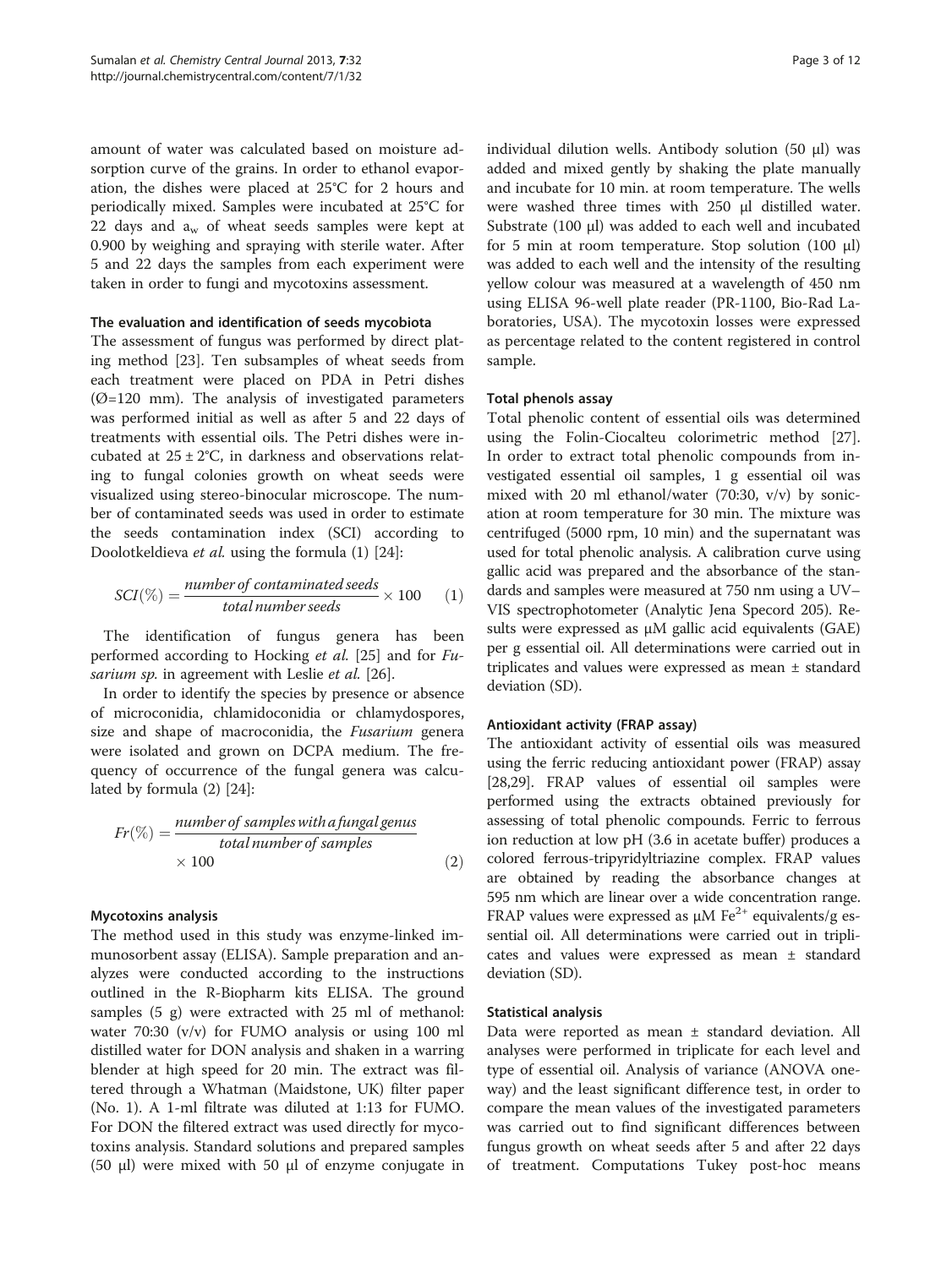comparisons and Levene's test for equal variance was also included. Statistical processing data was performed using the Statistical Analysis System-SAS (Software version 8.1; SAS Institute, Inc.: Cary, NC, USA, 2000) [\[30](#page-10-0)]. Simple linear regression analysis performed by Origin 6.0 software was used for establishing of some correlations between investigated parameters.

#### Results

#### Impact of essential oils on natural mycoflora

Data concerning the effects of essential oils on natural mycoflora are presented in Table 1 and express the variation of SCI (%), registered relative to time and applied treatments. Activity of the each level of investigated essential oils was considered fungicidal if the pathogen did not grow, or fungistatic if the pathogen growth occurred [[31\]](#page-10-0).

Examination of samples indicates the important role of essential oils at different concentrations in inhibiting the growth of fungi that are involved in the postharvest spoilage of wheat seeds. Generally, the inhibitory effect exhibited different intensity. Thus, after 5 days of treatment, there was recorded a decreasing in the SCI values both for

Table 1 The changes of SCI (%) during storage as effect of treatment with essential oils

| Sample         |          | SCI (%)          |                                 |                                 |  |  |
|----------------|----------|------------------|---------------------------------|---------------------------------|--|--|
|                |          | Period (days)    |                                 |                                 |  |  |
|                |          | 0                | 5                               | 22                              |  |  |
|                | Control  | $96,67 \pm 5,77$ | $96,67 \pm 5,77^{ns}$           | $100,00 \pm 0.00^{ns}$          |  |  |
| O <sub>1</sub> | 500 ppm  | $96,67 \pm 5,77$ | $43,33 \pm 5,77***$             | $100,00 \pm 0,00^{ns}$          |  |  |
|                | 1000 ppm | $96,67 \pm 5,77$ | $20,00 \pm 0,00$ ***            | $100,00 \pm 0,00^{ns}$          |  |  |
|                | 2000 ppm | $96.67 \pm 5.77$ | $0 \pm 0.00$ <sup>***</sup>     | $56.67 \pm 5.77***$             |  |  |
| O <sub>2</sub> | 500 ppm  | $96,67 \pm 5,77$ | $36,67 \pm 5,77***$             | $100,00 \pm 0,00$ <sup>ns</sup> |  |  |
|                | 1000 ppm | $96,67 \pm 5,77$ | $26,67 \pm 5,77***$             | $86,67 \pm 5,77^{ns}$           |  |  |
|                | 2000 ppm | $96.67 \pm 5.77$ | $10 \pm 0.00***$                | $33.33 \pm 5.77***$             |  |  |
| O <sub>3</sub> | 500 ppm  | $96,67 \pm 5,77$ | $33,33 \pm 5,77***$             | $100,00 \pm 0.00$ <sup>ns</sup> |  |  |
|                | 1000 ppm | $96,67 \pm 5,77$ | $30,00 \pm 0,00$ <sup>***</sup> | $100,00 \pm 0,00^{ns}$          |  |  |
|                | 2000 ppm | $96.67 \pm 5.77$ | $20.00 \pm 10.00$ ***           | $63.33 \pm 11.55*$              |  |  |
| Ω4             | 500 ppm  | $96,67 \pm 5,77$ | $36,67 \pm 5,77***$             | $100,00 \pm 0,00^{ns}$          |  |  |
|                | 1000 ppm | $96,67 \pm 5,77$ | $33,33 \pm 5,77***$             | $100,00 \pm 0,00^{ns}$          |  |  |
|                | 2000 ppm | $96.67 \pm 5.77$ | $20.00 \pm 0.00$ ***            | $93.33 \pm 5.77^{ns}$           |  |  |
| O <sub>5</sub> | 500 ppm  | $96,67 \pm 5,77$ | $33,33 \pm 5,77$ ***            | $100,00 \pm 0,00^{ns}$          |  |  |
|                | 1000 ppm | $96,67 \pm 5,77$ | $30,00 \pm 0,00$ <sup>***</sup> | $100,00 \pm 0,00^{ns}$          |  |  |
|                | 2000 ppm | $96.67 \pm 5.77$ | $26.67 \pm 5.77***$             | $83.33 \pm 5.77^{ns}$           |  |  |
| О6             | 500 ppm  | $96,67 \pm 5,77$ | $36,67 \pm 5,77***$             | $66,67 \pm 5,77$ <sup>**</sup>  |  |  |
|                | 1000 ppm | $96,67 \pm 5,77$ | $33,33 \pm 5,77$ <sup>***</sup> | $100,00 \pm 0,00^{ns}$          |  |  |
|                | 2000 ppm | $96.67 \pm 5.77$ | $0.00 \pm 0.00$ ***             | $56.67 \pm 5.77***$             |  |  |

Statistical differences are indicated as:  $ns = non-significant (P > 0.1), * =$ significant (P < 0.05), \*\* = highly significant (P < 0.01) and \*\*\* = extremely significant ( $P < 0.001$ ).

filamentous fungi and yeasts. The treatments with essential oils to levels of 500, 1000 and 2000 ppm resulted in inhibition of fungal growth relative to control, the inhibition level was dependent on the essential oil type. This finding is in agreement to the results reported by Bluma *et al.* [\[20\]](#page-10-0).

The highest inhibitory effect was registered for treatment with O1: SCI was 20.0% for a level of 1000 ppm and 0% for a level of 2000 ppm, relative to the value recorded for control sample (96.67%). The highest inhibition of fungal growth was noticed 5 days after treatment, when the differences was extremely significant (P < 0.001) related to the control. Lemon balm contains as principal component geraniol which showed previously antifungal effects [[32\]](#page-10-0).

The predominant compound of O2 is eucalyptol [\[33](#page-10-0)]. Besides this one, borneol,  $\alpha$ -pinene and camphor were identified in O2 [[34](#page-10-0)]. At 5 days after treatment with O2, fungal inhibition expressed by SCI was 10% for a level of 2000 ppm while this value became 26.67% for a level of 1000 ppm and 36.67% by using of this essential oil to a level of 500 ppm.

Monoterpenes are the main chemical compounds identified in O3. The essential oil obtained from mature fruits, at the final stage of maturity consists mainly in linalool (69.8-87.54%) which can be developed as a potential fumigant for stored-products protection [\[35,36](#page-10-0)]. By applying of O3 to all levels tested in this study, it was recorded an extremely significant inhibitory effect on fungal growth related to the control  $(P < 0.001)$ . At 5 days after treatment with O3, SCI values were 33.33% for a level of 500 ppm, 30% for a level of 1000 ppm and 20% for a level of 2000 ppm.

Our results showed that after 5 days of treatment with O4 it was inhibited the growth of moulds in wheat samples. Thus, SCI values were in the range 36.67-20% depending on the applied level. Similar results on the antifungal effect of O4 have been reported by Dambolena et al. [\[37](#page-10-0)] and Kumar et al. [\[38](#page-10-0)]. However, statistical differences registered after 22 days of treatment are non-significant ( $P > 0.1$ ) related to the control. Previous studies reported that phenolic compounds as thymol are responsible for the antifungal activity. Also, it contains a range of additional compounds, such as camphene, camphor, p-Cymene, myrcene, borneol and linalool [[39](#page-10-0),[40](#page-10-0)]. The mechanism action of phenolic compounds includes enzyme inhibition by the oxidized compounds which affect the integrity of membrane, pH homeostasis and equilibrium of inorganic ions [[41\]](#page-10-0).

After 5 days of treatment with O5 it was possible to point out that SCI values decreased simultaneous with increasing of essential oil level (33.33% at a level of 500 ppm, 30% at a level of 1000 ppm and 26.67% at a level of 2000 ppm). The statistical differences recorded were extremely significant relative to the control. O5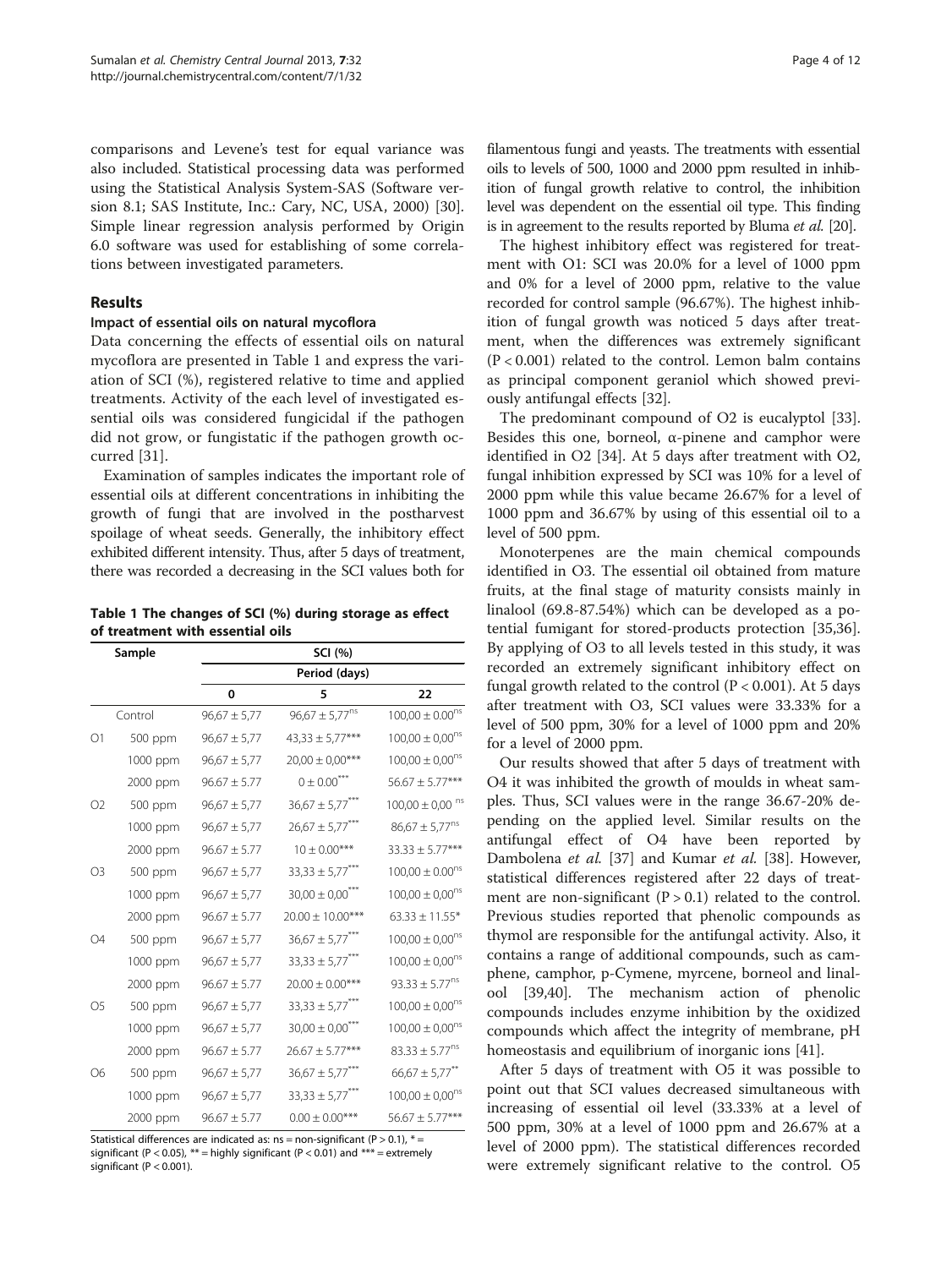contains higher amounts of menthol and eucalyptol [\[42](#page-10-0)]. The effect of menthol on the growth, sporulation and FUMO production has been previously proven [[41\]](#page-10-0).

In the case of treatment with O6, after 5 days of incubation the total populations of fungi were reduced. Thus, the values recorded for SCI were 36.67% for a level of 500 ppm and 33.33% by using of this essential oil to a level of 1000 ppm. The antifungal activity of O6 reached the maximum value for a level of 2000 ppm, proven by the value recorded for SCI (0%). According to results obtained after statistical processing of data by one-way ANOVA test, the differences related to the control were extremely significant. The exhibited antifungal activity was consistent with other studies which has highlighted that O6 to a level at least 1000 ppm induced a total inhibition of the fungus growth. In agreement with data reported by Soliman and Badeaa [[17\]](#page-10-0), we could attribute this effect to the main chemical components such as eugenol, eugenol acetate, cinnamic aldehyde and benzyl benzoate identified in this essential oil.

We can notice that after 22 days of treatment the inhibitory effect induced by applying of all essential oils on fungal contamination decreased. This finding can be explained by evaporation of the active principles specified to essential oils. The statistical differences recorded in the natural mycoflora of wheat grains treated with essentials oils were non-significant  $(P > 0.1)$  relative to the control. Only for the level of 2000 ppm were recorded significant differences for O3 and extremely significant for O1, O2 and O6.

#### Impact of essential oils on frequency of fungus genera

The screening of natural mycoflora developed on the wheat seeds allowed to estimate the relative frequency, Fr (%), of fungal genera after 5 and 22 days of incubation. The obtained data are presented in Figure [1.](#page-5-0) These results lead to the assumption that each treatment with tested essential oils produces a selective inhibitory effect on fungi developed on wheat seeds. Thus, after 5 days, the most identified genera in the control sample, in terms of frequency, were Saccharomyces (58%) followed by Cladosporium (22%). Other genera such as Fusarium (11%) Aspergillus (3%), Alternaria (3%), Hyphopichia (3%) were represented by frequency values smaller than two genera reported previously.

To a closer inspection of obtained data we can notice that O1 inhibited the growth of both Fusarium and Aspergillus species for all levels used in vivo treatments. Recent studies carried out in vitro pointed out that the treatment with lemon balm essential oil not resulted in a fungicidal effect for a concentration of 7.5 mg⋅ml<sup>-1</sup> [\[43](#page-10-0)].

In the case of treatment with O1 to a level of 500 ppm, Alternaria was the major fungus present in wheat samples, while for a level of 1000 ppm the yeast Saccharomyces was the most predominant. The treatment with this essential oil to a level of 2000 ppm has inhibited completely the germination of spores and the growth of molds.

The treatment with O2 to a level over 500 ppm inhibited the growth of Fusarium, Alternaria, and Asppergillus comparatively with O4, O5 and O6. Similar results were reported by Daferera et al. [\[34](#page-10-0)] regarding the effects of sage essential oils on mycelial growth of Fusarium sp. Thus, it was noticed that the treatment with O2 to a level over 1000  $\mu$ g·ml<sup>-1</sup> induced a decreasing of 50% of mycelium linear growth of Fusarium. Based on our data it be seen that by applying of O2 to a level of 2000 ppm, Saccharomyces species are the most tolerant fungus. This result strengthens the finding reported by Vukovic et al. [\[44](#page-10-0)] on the fact that treatment with sage extract exhibited a protective effect on Saccharomyces cerevisiae.

The treatment with O3 applied for wheat seed samples favored a high frequency of occurrence of fungi such as Alternaria, Fusarium, Saccharomyces, Aspergillus and Hyphopichia. Only to a level of 2000 ppm it was noticed a decreasing of the fungus frequency. According to other data reported by Zoubiri et al. [\[36](#page-10-0)] we have supposed that this effect was due to linalool - the main compound identified in O3.

The O4 exhibited a broad spectrum fungitoxicity against different fungi. After 5 days of treatment no Fusarium, Cladosporium and Aspergillus species were detected. The results were similar with those reported by other previous researches [\[1](#page-9-0)[,38](#page-10-0)], that indicated a complete inhibition of the growth of Aspergillus flavus, Fusarium osysporum, Curvularia lunata, Aspergillus terreus, Aspergillus fumigantus, Alternaria and Cladosporium sp. by treatment with different concentrations of O4. Also, the growth and spore germination of Aspergillus niger, A. ochraceus and A. flavus were fully inhibited by the thyme oil to a level of 600 ppm [\[20](#page-10-0)]. For treatments carried out in vitro, the fungitoxicity of O4 was recorded for a level of 71  $\mu$ g⋅ml<sup>-1</sup>. For this level it was recorded a decreasing of 50% of linear growth of Fusarium species. Considering this aspect, many researchers recommend the treatment with O4 as a natural way to control the presence of micotoxingenic fungi in stored cereals [[34](#page-10-0),[38](#page-10-0)].

Menthol is a naturally occurring compound present in the volatile oil of several species of mint such as Mentha piperita. After 5 days of treatment, the species identified in the sample treated with O5 to a level of 500 ppm belong to genera: Alternaria, Aspergillus and Saccharomyces. In samples treated with O5 to levels of 1000 and 2000 ppm were predominant only Alternaria and Saccharomyces genera. Other previous studies reported that menthol stereoisomers and menthone exhibited no significant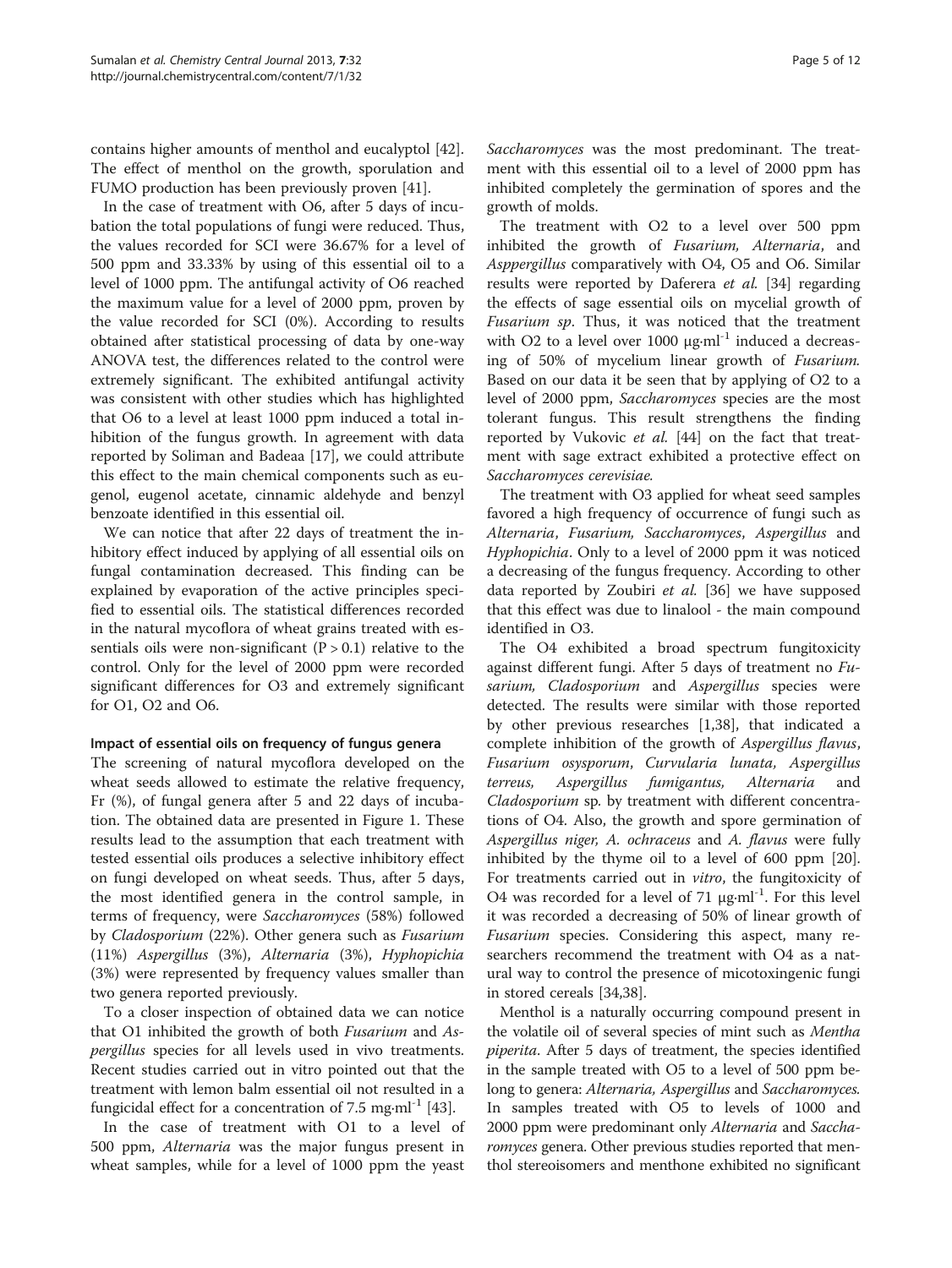<span id="page-5-0"></span>

antitoxigenic activity that may be related to their structural type and the functional of present group [\[40,41](#page-10-0)]. In order to prevent the moulds growth is needed the doses of essential oils higher than 1000 ppm.

The treatment with O6 inhibited the growth of Fusarium and Cladosporium species depending on applied level. It was noticed that *Alternaria* species were more resistant to treatment with O6 than others filamentous fungus identified on the wheat seeds treated with this essential oil to a level of 500 and 1000 ppm. The highest level of O6 (2000 ppm) inhibited both yeasts and moulds. Our results are in agreement with those of previous studies that reported antifusarium activity against non-toxigenic (F. solani and F. oxysporum) and toxigenic (F. verticillioides, F. poae and *F. culmorum*) isolates [\[14\]](#page-10-0). Also, the antifungal activity against Cladosporium herbarum, Rhizopus and Aspergillus niger was reported [[45\]](#page-10-0).

The treatments with O5 and O6 to a level of 500 ppm resulted in the identification of the *Aspergillus sp*. with a frequency of genera about 20%. The most fungicidal effect on Aspergillus growth was recorder for treatment with O4, followed by O1 and O6 while O5 and O3 were able to induce an inhibition just over the level of 500 ppm.

After 22 days of incubation in dark conditions, at  $25 \pm$  $2^{\circ}$ C and water activity (a<sub>w</sub>) to a value of 0.900 the frequency of occurrence of the fungus genera on wheat grain samples has changed in terms of fungal colonization. In control sample were identified filamentous fungi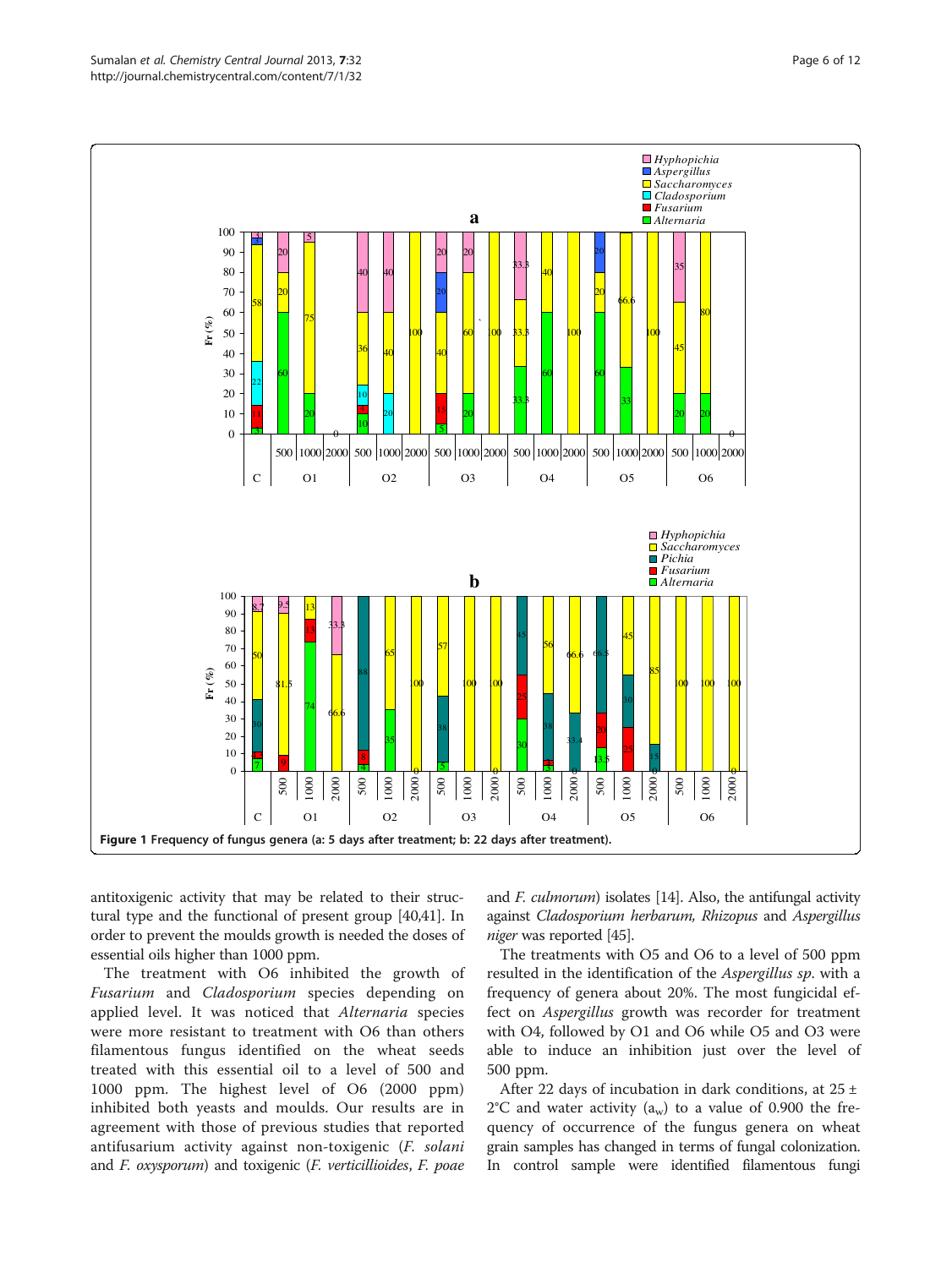belonging to the *Alternaria si Fusarium* genera and fungus such as yeasts Pichia, Saccharomyces and Hyphopichia. Overall, it has been observed a great abundance of Saccharomyces for all concentrations of essential oils. In case of treatments with essential oils to a level of 2000 ppm it was noted that the growth of Alternaria and Fusarium was fully inhibited while Hyphopichia and Saccharomyces genera showed a high tolerance. It seems that to a level of 2000 ppm all essential oils induced a strong antifungal effect because there it was not observed the fungal growth of filamentous fungus. The antifungal effect of these essential oils on yeast Pichia, Saccharomyces and Hyphopichia has been reached to a level of 2000 ppm while the treatments with lower doses of essential oils induced a fungistatic effect.

The studies conducted in vitro found that the fungicidal effect expresses as minimum inhibitory concentration started from a level of 500 ppm for cinnamon oil [[17\]](#page-10-0). Thus, in order to reach the fungicidal effect in the case of in vivo treatments is needed the higher levels of essential oils than for in vitro applications.

In case of thyme essential oil applied in vitro treatments, the fungicidal effect of Fusarium moniliforme was reached at a level of 125 ppm [\[17\]](#page-10-0). In our study, carried out in vivo, it was needed the doses higher than 500 ppm in order to inhibit the growth of Fusarium species, as can be seen in Figure [1a](#page-5-0). For treatment with lemon balm essential oil the antifungal effect was reached to a level over 1000 ppm, and for peppermint essential oil the same effect was noted to a level of 500 ppm. Also, it was demonstrated that cinnamon essential oil had a significant inhibitory effect on growth of F. proliferatum at  $a_w$  of 0.995. The inhibitory effect was significant at levels of 500 and 1000 ppm [[46](#page-10-0)].

The antifungal effect of essential oils could be explain by the modifications induced on the fungal morphogenesis and fungus growth through the interference of their components with the enzymes responsible for wall cell synthesis leading to changes in the hyphae integrity, plasma membrane disruption and mitochondrial destruction [[1](#page-9-0)]. Antifungal activity of essential oils according to their major components was as follows: phenols > alcohols > aldehydes > ketones > ethers > hydrocarbons [\[32](#page-10-0)].

#### Impact of essential oils on FUMO and DON production

The results proved that the treatment with essential oils resulted in decreasing of Fusarium mycotoxin in wheat seeds. Figure 2 provides information on the FUMO decline registered in response to treatment with essential oils relative to the control sample after 22 days of treatment. Fungal growth recorded for wheat samples treated with essential oils to a level of 1000 ppm is shown in Figure [3](#page-7-0). At the beginning of the experiment the wheat seed samples were natural contaminated with 0.689 ppm FUMO and 0.420 ppm DON. After 22 days of treatment, the mycotoxin amount increased in the control sample up to 0.710 ppm for FUMO and recorded a small decreasing up to 0.416 ppm for DON.

The decline registered in FUMO content after 22 days of treatment with essential oils were in the range 57.46- 97.32% related to the initial value depending on the type and level of the essential oil applied. The best control on FUMO production, expressed by a reduction over 90% related to the control, was recorded for all levels of O6, O5, and O4. These results are in agreement with the study

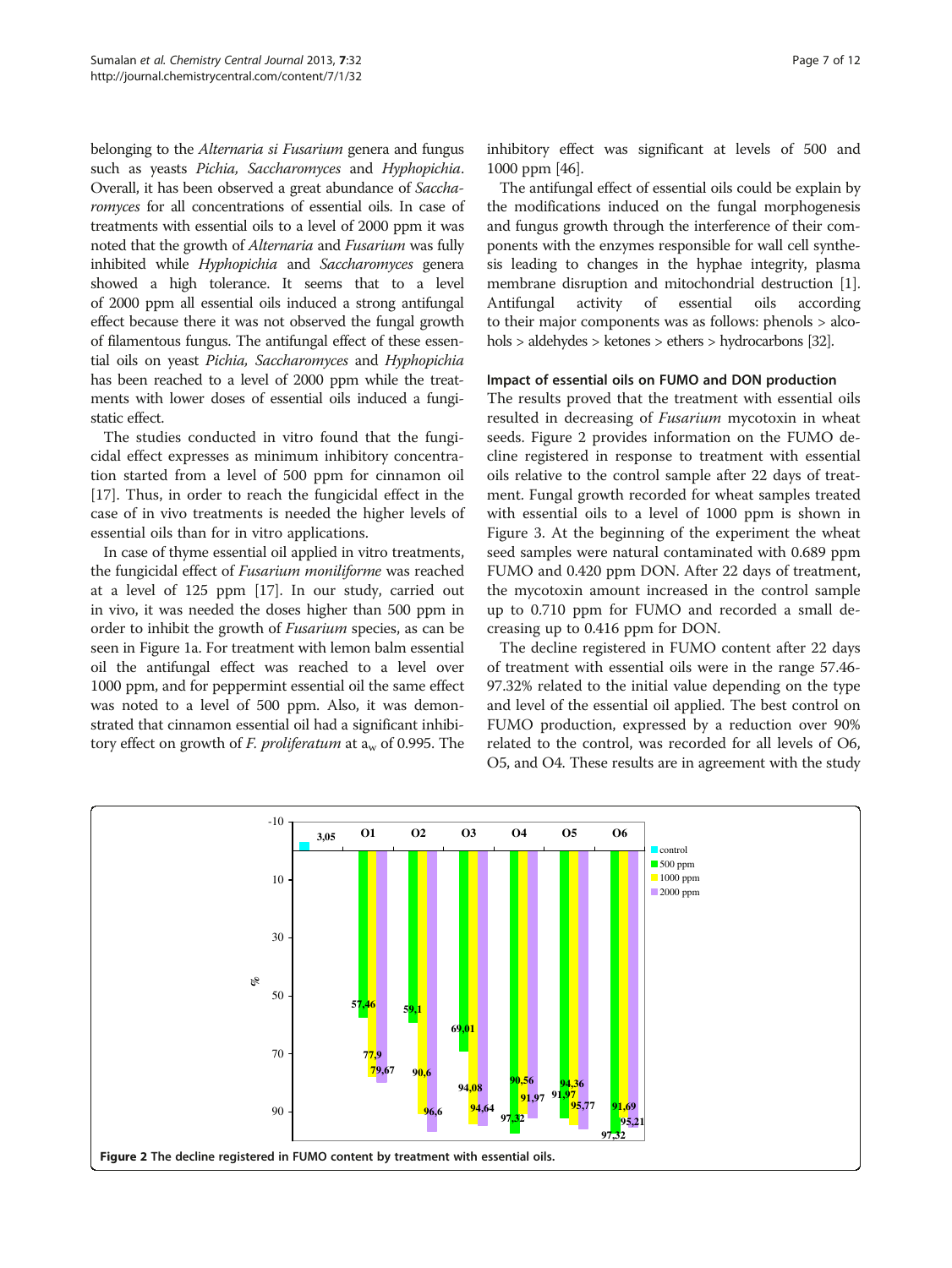<span id="page-7-0"></span>

of Soliman et al. [\[17\]](#page-10-0) which found that the effect of essential oils in FUMO control was as follows: O4 > O6 > O5. The treatments with O1, O2 and O3 resulted in a moderate inhibitory effect for the lowest level of essential oils used in this study (500 ppm). Also, several researches have reported the preservation of grains by using of essential oils [\[17\]](#page-10-0) and their impact on FUMO production by F. verticillioides [\[41,46,47](#page-10-0)] or by F. proliferatum [[48](#page-10-0)].

Our results shown that the losses of FUMO recorded in wheat samples as a result of treatment with O1 were in the range 57.46-79.67% related to the initial value. Similar results were also noticed for treatments with O2 and O3 at a level of 500 ppm, while the inhibitory potential to the doses of 1000 and 2000 ppm was maintained in the range 90.6-96.6%.

The mycotoxins production is affected by the treatment conditions (temperature and moisture content of the grains). It might be assumed that the penetration of the oils into the internal parts of the grain is improved in the presence of water. Previous researches proved that  $a_w$ , temperature, dose and type of essential oil as well as some of their interactions had a significant effect on FUMO production by F. proliferatum [[46,49](#page-10-0)]. In our study, the constant conditions, in terms of  $a_w$  (0.900) and temperature (25 ± 2°C), resulted in a decreasing of DON and FUMO content in wheat samples after 22 days.

As regards the effect of essential oil composition on mycotoxin synthesis, on the one hand a few studies have reported high inhibitory activity exhibited by phenolic compounds (cyclic terpenes, eugenol, carvacrol and their isomer thymol). The mechanism of phenolic compounds supposes the involvement of these compounds in enzyme inhibition, possibly through reaction with sulfhydryl groups or through interactions with proteins [[37](#page-10-0)]. On the other hand, it has reported that the relative antifungal activity of the essential oils can not be easily correlated with any individual component but just with a mixture of compounds from these oils [\[50,51\]](#page-10-0).

Inhibition of fungus growth and toxins production do not always occur together [\[12\]](#page-10-0). In our study, after 22 days of treatment, O4-O6 produced the higher FUMO inhibition, but the most fungicidal effect was recorded for O2 to a level of 2000 ppm. For example, previous studies with *F. culmorum* and *F. graminearum* pointed out that growth of fungi was significantly inhibited by cinnamon essential oil, but toxin production was enhanced [\[41](#page-10-0)]. Also, Magan et al. [[21\]](#page-10-0) found that suboptimal levels of fungicides stimulated DON production by F. culmorum in wheat grains. The additional stress of the fungicidal agents combined with water stress could stimulate mycotoxin production [[11\]](#page-10-0). The inhibitory effect of terpenes on Fusarium growth and FUMO production followed the sequence: limonene > thymol > menthol > menthone [[37](#page-10-0)]. According to our findings O4 contains high amounts of thymol, as noted previously [[37](#page-10-0)] exhibited significant inhibitory effect on FUMO biosynthesis (expressed by a loss of 97.32% of the initial value to a level of 500 ppm).

After 22 days of treatment with essential oils, DON was undetectable in all wheat samples. Similar effect of essential oils on growth rate of DON produced by Fusarium species was reported [\[46](#page-10-0)]. The inhibition of DON production in control sample can be explained by the maintaining of  $a_w$  to a value of 0.900 during the entire period of incubation, other previous studies proving that the minimum value of  $a_w$  for DON production by *Fusarium sp* seems to be limited about 0.93 at 25°C [[49](#page-10-0)].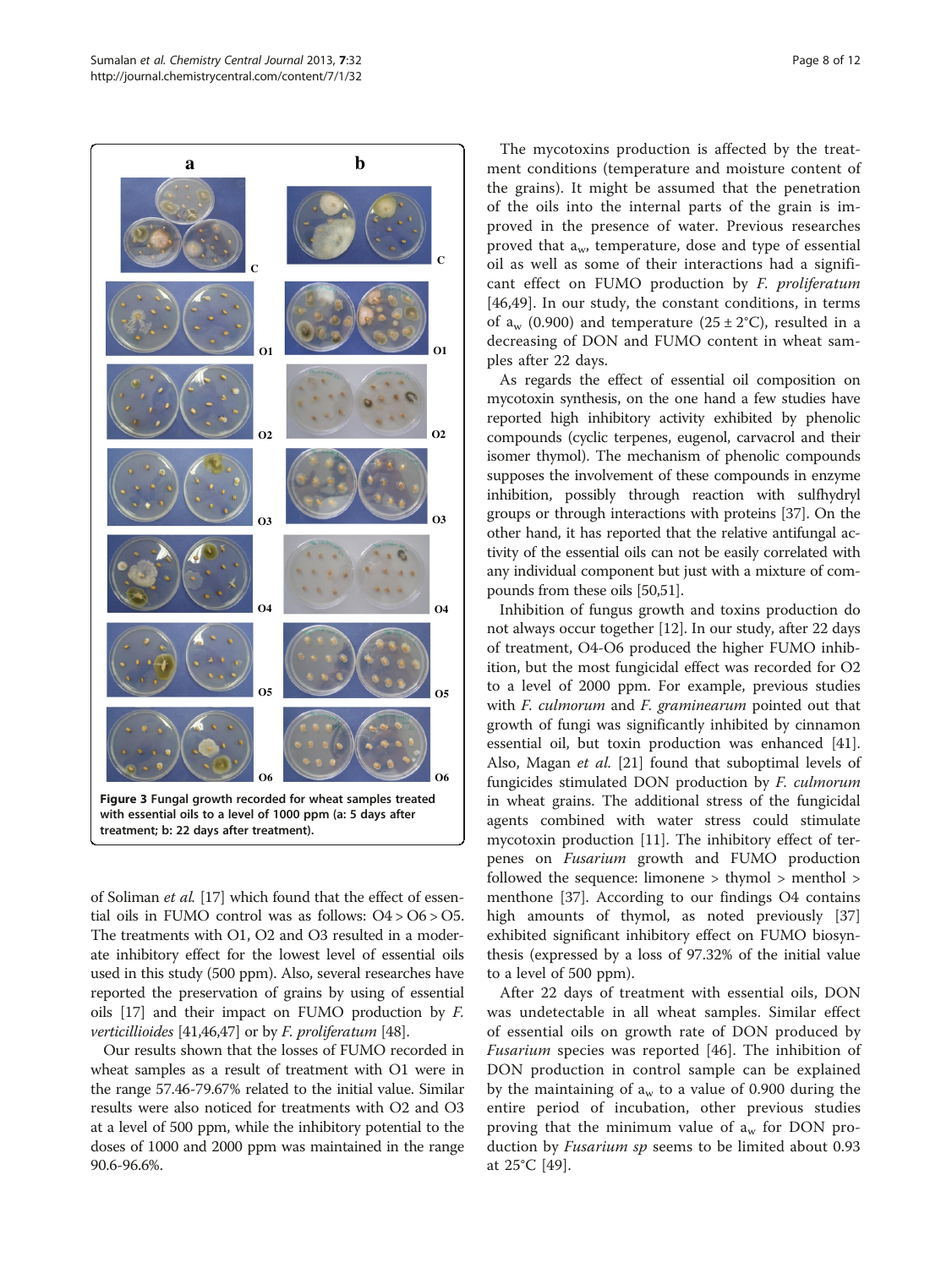| <b>Essential oils</b> | Total phenolics ( $\mu$ M GAE $\boxtimes$ g <sup>-1</sup> ) | Antioxidant activity ( $\mu$ M Fe <sup>2+</sup> $\boxtimes$ g <sup>-1</sup> ) |
|-----------------------|-------------------------------------------------------------|-------------------------------------------------------------------------------|
| O <sub>1</sub>        | $33.01 + 2.52$                                              | $246.23 + 9.37$                                                               |
| O <sub>2</sub>        | $18.52 + 1.06$                                              | $55.48 + 3.81$                                                                |
| O <sub>3</sub>        | $16.71 \pm 0.93$                                            | $40.41 \pm 2.73$                                                              |
| O <sub>4</sub>        | $473.44 \pm 11.27$                                          | $650.48 \pm 14.29$                                                            |
| O <sub>5</sub>        | $22.48 + 1.63$                                              | $100.85 + 5.21$                                                               |
| 06                    | $30.17 + 2.41$                                              | $230.03 + 8.12$                                                               |
|                       |                                                             |                                                                               |

#### Antioxidants properties of essential oils

In Table 2 are presented the antioxidant activity expressed as ferric reducing antioxidant power (FRAP), as well as the total phenolic content (TP) for all essential oils used in this study. Due to their complex composition, the antioxidant properties of the essential oils cannot be evaluated only by one method [\[52](#page-10-0)]. Thus, TP and FRAP value were used for screening of antioxidant properties of essential oils tested in this paper. The inhibitory effect on fungus growth and mycotoxins production was associated with antioxidant properties of investigated essential oils. From our data it can be noticed that O4 exhibited the highest FRAP value (650.48 μM  $Fe<sup>2+</sup> · g<sup>-1</sup>$ ) followed by O1 (246.23 μM  $Fe<sup>2+</sup> · g<sup>-1</sup>$ ) and O6 (230.03  $\mu$ M Fe<sup>2+</sup> · g<sup>-1</sup>). The high antioxidant activity of these essential oils could be attributed to phenolic components (mainly, carvacrol and thymol) and their hydrogen donating ability by which they are considered powerful free radical scavengers [\[53,54](#page-10-0)]. O2 and O3 showed lower values recorded for FRAP than other investigated essential oils. Our findings are in agreement with the results reported by Hussain et al. [\[55\]](#page-11-0), who noted that the antioxidant activity of essential oil from Salvia officinalis showed less radical scavenging activity than other Lamiaceae species. Contrary to other data reported by Chia-Wen et al. [\[53](#page-10-0)], in our study O1

Table 3 Correlation coefficients obtained by linear regression analysis applied for investigated parameters

| Correlation      |                         | Correlation coefficient (r) |         |         |         |         |  |  |  |
|------------------|-------------------------|-----------------------------|---------|---------|---------|---------|--|--|--|
|                  |                         | 5 days after treatment      |         |         |         |         |  |  |  |
| $Y = A + BX$     | 01                      | 02                          | O3      | O4      | Ο5      | Ο6      |  |  |  |
| $FRAP = f(SCI)$  | $-0.92$                 | $-0.64$                     | $-0.79$ | $-0.82$ | $-0.73$ | $-0.91$ |  |  |  |
| $TP = f(SCI)$    | $-0.88$                 | $-0.87$                     | $-0.79$ | $-0.80$ | $-0.74$ | $-0.91$ |  |  |  |
|                  | 22 days after treatment |                             |         |         |         |         |  |  |  |
| $Y = A + BX$     | Ο1                      | 02                          | O3      | 04      | 05      | Ο6      |  |  |  |
| $FRAP = f(SCI)$  | $-0.88$                 | $-0.99$                     | $-0.88$ | $-0.88$ | $-0.88$ | $-0.63$ |  |  |  |
| $TP = f(SCI)$    | $-0.88$                 | $-0.94$                     | $-0.88$ | $-0.89$ | $-0.88$ | $-0.63$ |  |  |  |
| $FRAP = f(FUMO)$ | $-0.78$                 | $-0.84$                     | $-0.81$ | $-0,65$ | $-0.69$ | $-0.68$ |  |  |  |
| $TP = f(FUMO)$   | $-0.81$                 | $-0,84$                     | $-0.81$ | $-0,65$ | $-0.71$ | $-0.68$ |  |  |  |

exhibited a higher antioxidant activity. According to our results, the highest TP content was noticed for O4 (473.44  $\mu$ M GAE · g<sup>-1</sup>) while the values recorded for other investigated essential oils were in the range 16.71- 33.01 μM GAE  $\cdot$  g<sup>-1</sup>. Many studies have reported variable phenolics content in essential oils as follows: O1 (19.93- 499.64 μM  $GAE \cdot g^{-1}$ ), O2 (142.84 μM  $GAE \cdot g^{-1}$ ), O4  $(67.83 \mu M \text{ GAE} \cdot g^{-1})$ , O5  $(13.40 - 526.69 \mu M \text{ GAE} \cdot g^{-1})$ and O6 (774.04  $\mu$ M GAE ·  $g^{-1}$ ) [\[54](#page-10-0)[,55](#page-11-0)].

According to data shown in Table 2, the antioxidant properties of essential oils were as follows: O4 > O1 >  $O6 > O5 > O2 > O3$ . Geographical area and culture conditions influence the chemical composition as well as and the antioxidant properties of medicinal plants [\[56](#page-11-0)]. For these reasons there are differences in the results obtained by different authors. Politeo et al. reported the following sequence in terms of antioxidant activity of essential oils: O4 > O5 > O6 > O2 [\[57\]](#page-11-0).

#### Correlations

Simple linear regression analysis was applied using the Origin 6.0 software program. Table 3 shows the values of linear correlation coefficients or Pearson's correlation coefficients (r) obtained as a response to linear regression between: FRAP and SCI recorded after 5 and 22 days of treatment, TP and SCI recorded after 5 and 22 days of treatment, FRAP and FUMO after 22 days of treatment and TP and FUMO registered after 22 days of treatment. The Pearson's correlation coefficient (r) represents a quantitative measure to describe the strength of the linear relationship established between investigated parameters. By comparing of the values of these coefficients obtained in response to regressions established between investigated parameters recorded after 5 days of treatment, it was noticed that there was recorded a significant negative linear correlation between antioxidant properties expressed by FRAP or TP and SCI for O1 and O6  $(r > 0.88)$ , suggesting that essentials oils with high antioxidant characteristics induced a low fungal contamination.

Using O2-O5, the values recorded for correlation coefficients were in the range 0.64-0.87 representing a low to medium correlation between antioxidant properties of applied oils and SCI.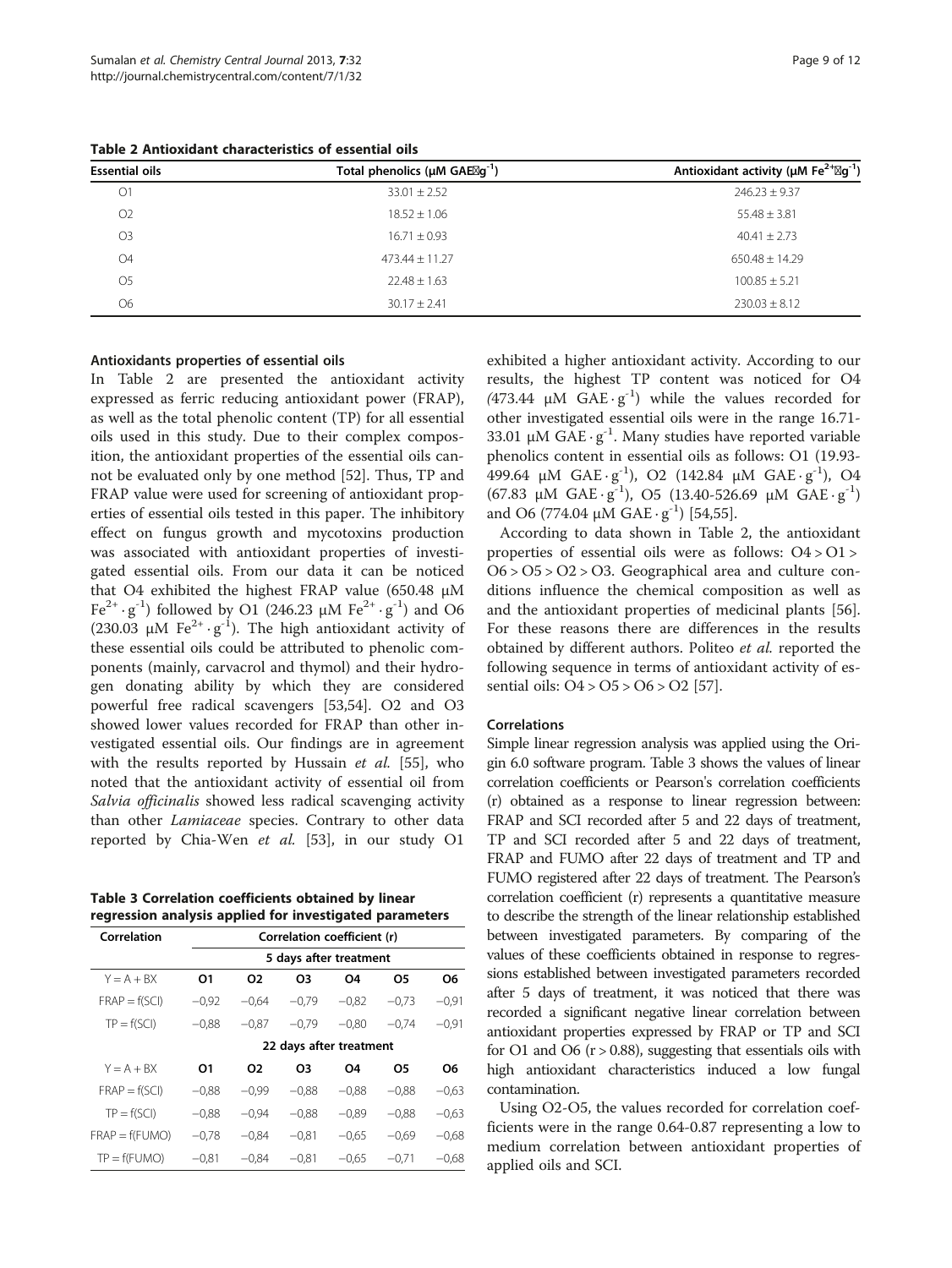<span id="page-9-0"></span>After 22 days, according to these values, resulted a significant correlation  $(r > 0.87)$  between antioxidant activity and the fungal load induced by using of most essentials oils, except cinnamon oil (O6).

Based on regression analysis between antioxidant properties of essential oils and FUMO content recorded in grain samples after 22 days it can be noticed that the correlation coefficients did not exceed the value of 0.844 for all essentials oils. This fact proves that the high antimycotoxin activity of the essential oil could be due to other components, major and minor, or by the synergistic effect of their which can act together for biological activity of essential oils, as suggested by Prakash et al. [[58\]](#page-11-0), Rota et al. [\[59\]](#page-11-0) and Velluti et al. [\[46](#page-10-0)]. Although, the essential oils were not as efficiently as some organic preservatives, they are recommended in food technologies due to absence of toxic effect.

Regarding the correlation between Fusarium mycotoxins expressed by FUMO content and antioxidant activity of essential oils, there was not recorded a good correlation. This fact could suggest that TP and FRAP have not a crucial role in expression of antimycotoxin properties of these essential oils. Although it was noticed a high positive linear correlation between FRAP and TP of investigated essential oils  $(R = 0.94)$ , besides polyphenolic compounds there are others responsible for their antioxidant properties that might be involved in the expression of inhibitory potential [[57](#page-11-0)].

# Conclusions

Based on our data, this work could be an important tool for assessment of essential oils inhibitory potential on the fungal growth and Fusarium mycotoxins production in natural contaminated wheat. By applying the treatment with essential oils it was noticed that essential oils from cinnamon and lemon balm exhibited a significant antifungal activity. The highest inhibition of fungal growth was observed after 5 days of treatment and decrease after 22 days, probably due to high volatility of essential oils. Regarding the frequency of occurrence of fungus genera on wheat seeds, it was proven that O2 shown the highest inhibitory potential on the growth of Fusarium, Alternaria, and Asppergillus to a level of 500 ppm. In terms of the impact of essential oils on mycotoxin production, at the end of treatment it was recorded the inhibition of DON and FUMO production. The best control on FUMO production was noted in samples treated with O6 followed by those treated with O5 and O4. It was found that the essential oil having the best antifungal properties has not proved to be the most effective inhibitor in *Fusarium* mycotoxin production. It was noticed a significant negative linear correlation between antioxidant and seed contamination index for O1 and O6, suggesting that essentials oils with high

antioxidant characteristics induced a low fungal contamination. Contrary, it was not recorded a good correlation between FRAP/TP and FUMO content suggesting that antioxidant properties of essential oils have not a crucial role in expression of antimycotoxin effect. As a result of this study, the essential oils may be recommended as natural preservatives applied during cereals storage.

#### Abbreviations

O1: Essential oil from Melissa officinalis L.; O2: Essential oil from Salvia officinalis L.; O3: Essential oil from Coriandrum sativum L.; O4: Essential oil from Thymus vulgaris L.; O5: Essential oil from Mentha piperita L.; O6: Essential oil from Cinnamomum zeylanicum L.; SCI: Seed contamination index; Fr: Isolation frequency of genera; aw: Water activity; FUMO: Fumonisin; DON: Deoxynivalenol; FRAP: Ferric reducing antioxidant power; TP: Total phenolics; C: Control (untreated sample); PDA: Medium, potato dextrose agar; DCPA: Dichloran chloramphenicol peptone agar medium.

#### Competing interests

The authors declare that they have no competing interests.

#### Authors' contributions

RMS performed microbiological tests, fungus identification, helped to data processing and interpretation. EA performed mycotoxins analysis, contributed to oil analysis and results interpretation. MAP performed analysis on antioxidant characteristics of essential oils, statistical processing and contributed to data interpretation. All authors performed manuscript preparation, read and approved the final version of this one.

#### Acknowledgments

This study was performed with support of SEE-ERA NET PLUS Program by research project ERA139/01, 2010–2012, titled: "Systems to reduce mycotoxins contamination of cereals and medicinal plants in order to preservation native species and traditional products in Romania-Serbia-Croatia area", project manager Ersilia Alexa.

#### Author details

<sup>1</sup>Banat's University of Agricultural Sciences and Veterinary Medicine from Timisoara, Faculty of Horticulture and Forestry, Calea Aradului 119, Timisoara, RO 300645, Romania. <sup>2</sup>Banat's University of Agricultural Sciences and Veterinary Medicine from Timisoara, Faculty of Food Processing Technology, Calea Aradului 119, Timisoara RO 300645, Romania.

#### Received: 15 November 2012 Accepted: 2 January 2013 Published: 14 February 2013

#### References

- 1. Rasooli I, Rezaei MB, Allameh A (2006) Growth inhibition and morphological alterations of Aspergillus niger by essential oils from Thymus eriocalyx and Thymus x-porlock. Food Control 17:359–364
- 2. Marin S, Sanchis V, Ramos AJ (2011) Plant products in the control of Mycotoxins and Mycotoxigenic fungi on food commodities. In: Dubey NK (ed) Natural Products in Plant Pest Management. CAB International, pp 31–35
- 3. Reynoso MM, Torres AM, Ramirez MI, Rodriguez MI, Chulze S, Magan N (2002) Efficacy of antioxidant mixtures on growth FUMO production and hydrolitic enzyme production by Fusarium verticilloides and Fusarium proliferatum on maize media. Mycol Res 106:1093–1099
- 4. Etcheverry M, Torres A, Ramirez ML, Chulze S, Magan N (2002) In vitro control of growth and FUMO production by Fusarium verticilloides and Fusarium proliferatum using antioxidants under different water availability and temperature regimes. J Appl Microbiol 92:624–632
- 5. Torres AM, Ramirez MI, Arroyo M, Chulze SN, Magan N (2003) Potential use of antioxidants for control of growth and FUMO production by Fusarium verticilloides and Fusarium proliferatum on whole maize grain. Int J Food Microbiol 83:319–324
- 6. Marin S, Ramos AJ, Cuevas D, Sanchis V (2006) Fusarium verticillioides and Fusarium graminearum infection and FUMO B1 and zearalenone accumulation in resveratrol treated corn. Food Sci Techn Int 12:353–359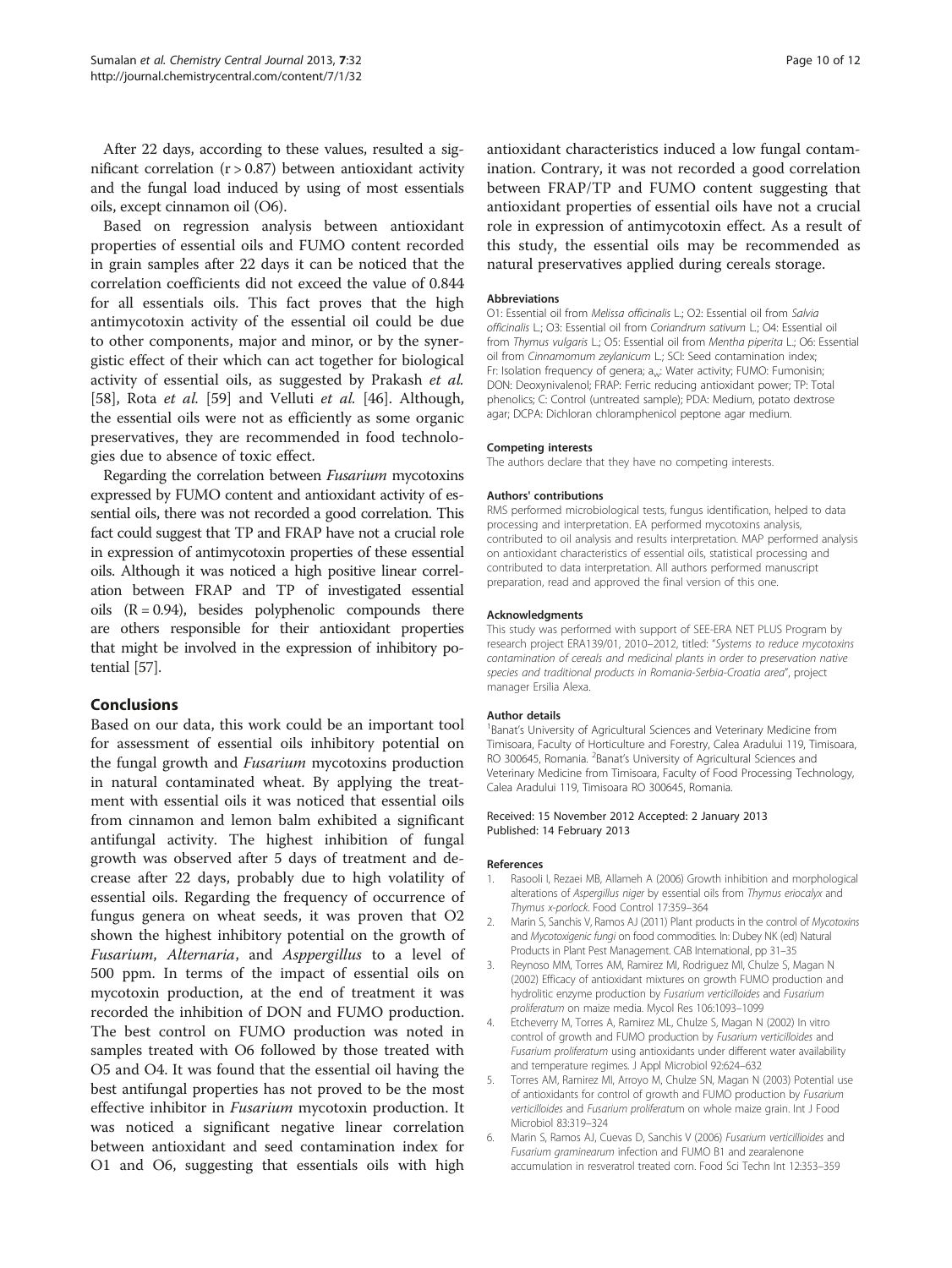- <span id="page-10-0"></span>Palacios AS, Ramirez LM, Cabrera Zalazar M, Farnochi CM, Zappacosta D, Chiacchiera MS, Reynoso MM, Chulze NS, Torres MA (2011) Occurrence of Fusarium spp. and FUMO in durum wheat grains. J Agric Food Chem 59:12264–12269
- 8. Chehri K, Jahromi ST, Reddy Kasa RN, Abbasi S, Salleh B (2010) Occurrence of Fusarium spp. and FUMOs in stored wheat grains marketed in Iran. Toxins 2:2816–2823
- 9. Alexa E, Poiana MA, Sumalan RM (2012) Mycoflora and ochratoxin a control in wheat grain using natural extracts obtained from wine industry byproducts. Int J Mol Sci 13:4949–4967
- 10. Fanelli C, Taddei F, Trionfetti Nisini P, Jestoi M, Ricelli A, Visconti A, Fabbri AA (2003) Use of resveratrol and BHA to control growth and mycotoxin production in wheat and maize seeds. Asp Appl Biol 68:63–71
- 11. Aldred D, Cairns V, Magan N (2008) Environmental factors affect efficacy of some essential oils and resveratrol to control growth and ochratoxin A production by Penicillium verrucosum and Aspergillus westerdijkiae on wheat grain. J Stored Prod Res 4:341–346
- 12. Magan N, Aldred D, Hope R, Mitchell D (2010) Environmental factors and interactions with mycobiota of grain and grapes: Effects on growth, Deoxynivalenol and Ochratoxin production by Fusarium culmorum and Aspergillus carbonarius. Toxins 2:353–366
- 13. Bassole IHN, Juliani HR (2012) Essential oils in combination and their antimicrobial properties. Molecules 17:3989–4006
- 14. Naeini A, Ziglari T, Shokri H, Khosravi AR (2010) Assessment of growthinhibiting effect of some plant essential oils on different Fusarium isolates. J Mycol Med 20:174–178
- 15. Isman BM (2000) Plant essential oils for pest and disease management. Crop Prot 19:603–608
- 16. Quiroga EN, Sampietro AR, Vattuone MA (2001) Screening antifungal activities of selected medicinal plants. J Ethnopharmacol 74:89–96
- 17. Soliman KM, Badeaa RI (2002) Effect of oil extracted from some medicinal plants on different mycotoxigenic fungi. Food Chem Toxicol 40:1669–1675
- 18. Lee SH, Chang KS, Su MS, Huang YS, Jang HD (2007) Effects of some Chinese medicinal plant extracts on five different fungi. Food Control 18:1547–1554
- 19. Chulze SN (2010) Strategies to reduce mycotoxin levels in maize during storage: a review. Food Add Contam Part A Chem Anal Control Expo Risk Assess 27:651–657
- 20. Bluma R, Amaiden MR, Etcheverry M (2008) Screening of Argentine plant extracts: Impact on growth parameters and aflatoxin B1 accumulation by Aspergillus section Flavi. Int J Food Microbiol 122:114–125
- 21. Magan N, Aldred D, Mylona K, Lambert RJ (2010) Limiting mycotoxins in stored wheat - a review. Food Addit Contam Part A Chem Anal Control Expo Risk Assess 27:644–650
- 22. Tzortzakis NG, Economakis CD (2007) Antifungal activity of lemongrass (Cympopogon citratus L.) essential oil against key postharvest pathogens. Innov Food Sci Emerging Technol 8:253–258
- 23. Pitt JI, Hocking AD (2009) Fungi and food spoilage. Springer, New York, pp 53–142
- 24. Doolotkeldieva TD (2010) Microbiological control of flour-manufacture: dissemination of mycotoxins producing fungi in cereal products. Microbiology Insights 3:1–15
- 25. Hocking AD, Pitt JI, Samson RA, Thrane U (2006) Advances in Food Mycology. Springer, New York, p 344
- 26. Leslie JF, Summerell BA (2006) The Fusarium Laboratory Manual. Blackwell Publish Ltd, Ames, IA, pp 158–276
- 27. Singleton VL, Orthofer R, Lamuela-Raventos RM (1999) Analysis of total phenols and other oxidation substrates and antioxidants by means of Folin-Ciocalteu reagent. Meth Enzymol 299:152–178
- 28. Benzie IFF, Strain L (1996) Ferric reducing ability of plasma (FRAP) as a measure of antioxidant power: The FRAP assay. Anal Biochem 239:70–76
- 29. Stef DS, Gergen I, Trasca TI, Stef L, Rivis A, Heghedus MG, Bordean D (2010) The influence of level and source of microelements on the antioxidant activity of medicinal herbs. Rom Biotechnol Lett 15:5611–5617
- 30. SAS Institute Inc (2000) SAS for Windows, version 8.1 edition. SAS Institute Inc, Cary, NC
- 31. Soylu EM, Kurt S, Soylu S (2010) In vitro and in vivo antifungal activities of the essential oils of various plants against tomato grey mould disease agent Botrytis cinerea. Int J Food Microbiol 143:183–189
- 32. Singh D, Kumar TRS, Gupta VK, Chaturvedi P (2012) Antimicrobial activity of some promising plant oils, molecules and formulations. Indian J Exp Biol 50:714–717
- 33. Tabanca N, Demirci B, Baser KHC, Aytac Z, Ekici M, Khan IS, Jacob RM, Wedge DE (2006) Chemical composition and antifungal activity of Salvia macrochlamys and Salvia recognita essential oils. J Agric Food Chem 54:6593–6597
- 34. Daferera DJ, Ziogas BN, Polissiou MG (2003) The effectiveness of plant essential oils on the growth of Botrytis cinerea, Fusarium sp. and Clavibacter michiganensis subsp. Michiganensis. Crop Prot 22:39–44
- 35. Msaada K, Hosni K, Taarit MB, Chahed T, Kchouk ME, Marzouk B (2007) Changes on essential oil composition of coriander (Coriandrum sativum L.) fruits during three stages of maturity. Food Chem 102:1131–1134
- 36. Zoubiri S, Baaliouamer A (2010) Essential oil composition of Coriandrum sativum seed cultivated in Algeria as food grains protectant. Food Chem 122:1226–1228
- 37. Dambolena JS, López AG, Cánepa MC, Theumer MG, Zygadlo JA, Rubinstein HR (2008) Inhibitory effect of cyclic terpenes (limonene, menthol, menthone and thymol) on Fusarium verticillioides MRC 826 growth and FUMO B1 biosynthesis. Toxicon 51:37–44
- 38. Kumar A, Shukla R, Singh P, Shekhar C, Dubey NK (2008) Assesment of Thymus vulgaris L. essential oil as a safe botanical preservative against post harvest fungal infestation of food commodities. Innov Food Sci Emerg Technol 10:575–580
- 39. Porte A, Godoy RLO (2008) Chemical composition of Thymus vulgaris (thyme) essential oil from the Rio de Janeiro State (Brazil). J Serb Chem Soc 73:307–310
- 40. Imelouane B, Amhamdi H, Wathelet JP, Ankit M, Khedid K, El Bachiri A (2009) Chemical composition and antimicrobial activity of essential oil of Thymus vulgaris (thyme) from Eastern Morocco. Int J Agr Biol 11:205–208
- 41. Dambolena JS, Lopez AG, Rubinstein HR, Zygadlo JA (2010) Effects of menthol stereoisomers on the growth, sporulation and FUMO B1 production of Fusarium verticillioides. Food Chem 123:165–170
- 42. Zheljazkov VD, Cantrell CL, Astatkie T, Hristov A (2010) Yield, content, and composition of peppermint and spearmints as a function of harvesting time and drying. J Agric Food Chem 58:11400–11407
- 43. Samie A, Nefefe T (2012) Antifungal activities of essential oils from Southern African medicinal plants against five Fusarium species. J Med Plants Res 6:465–478
- 44. Vukovic-Gacic B, Nikcevic S, Beric-Bjedov T, Knezevic-Vukcevic J, Simic D (2006) Antimutagenic effect of essential oil of sage (Salvia officinalis L.) and its monoterpenes against UV-induced mutations in Escherichia coli and Saccharomyces cerevisiae. Food Chem Toxicol 44:1730–1738
- 45. Tzortzakis NGZ (2009) Impact of cinnamon oil-enrichment on microbial spoilage of fresh produce. Innov Food Sci Emerg Technol 10:97–102
- 46. Velluti A, Sanchis V, Ramos AJ, Egido J, Marın S (2003) Inhibitory effect of cinnamon, clove, lemongrass, oregano and palmarose essential oils on growth and FUMO B1 production by Fusarium proliferatum in maize grain. Int J Food Microbiol 89:145–154
- 47. Menniti AM, Gregori R, Neri F (2010) Activity of natural compounds on Fusarium verticillioides and FUMO production in stored maize kernels. Int J Food Microbiol 136:304–309
- Desjardins AE, Busman M, Proctor RH, Stessman R (2007) Wheat kernel black point and FUMO contamination by Fusarium proliferatum. Food Addit Contam 24:1131–1137
- 49. Hope R, Aldred D, Magan N (2005) Comparison of environmental profiles for growth and deoxynivalenol production by Fusarium culmorum and F. graminearum on wheat grain. Lett App Microbiol 40:295–300
- 50. Ranasinghe L, Jayawardena B, Abeywickrama KP (2002) Fungicidal activity of the essential oils of Cinnamomum zeylanicum L. and Syzygium aromaticum L. Merr et L.M. Perry against crown rot and anthracnose pathogens isolated from banana. Lett App Microbiol 35:208–211
- 51. Hashem M, Moharam AM, Zaied AA, Saleh FEM (2010) Efficacy of essential oils in the control of cumin root rot disease caused by Fusarium spp. Crop Prot 29:1111–1117
- 52. Tenore GC, Ciampaglia R, Arnold NA, Piozzi F, Napolitano F, Rigano D, Senatore F (2011) Antimicrobial and antioxidant properties of the essential oil of Salvia lanigera from Cyprus. Food Chem Toxicol 49:238–243
- 53. Chia-Wen L, Chia-Wen Y, Sung-Chuan W, Kuang-Hway Y (2009) DPPH freeradical scavenging activity, total phenolic contents and chemical composition analysis of forty-two kinds of essential oils. J Food Drug Anal 17:386–395
- 54. Chrpova D, Kourimska L, Gordon MH, Hermanova V, Roubickova I, Panek J (2010) Antioxidant activity of selected phenols and herbs used in diets for medical conditions. Czech J Food Sci 28:317–325